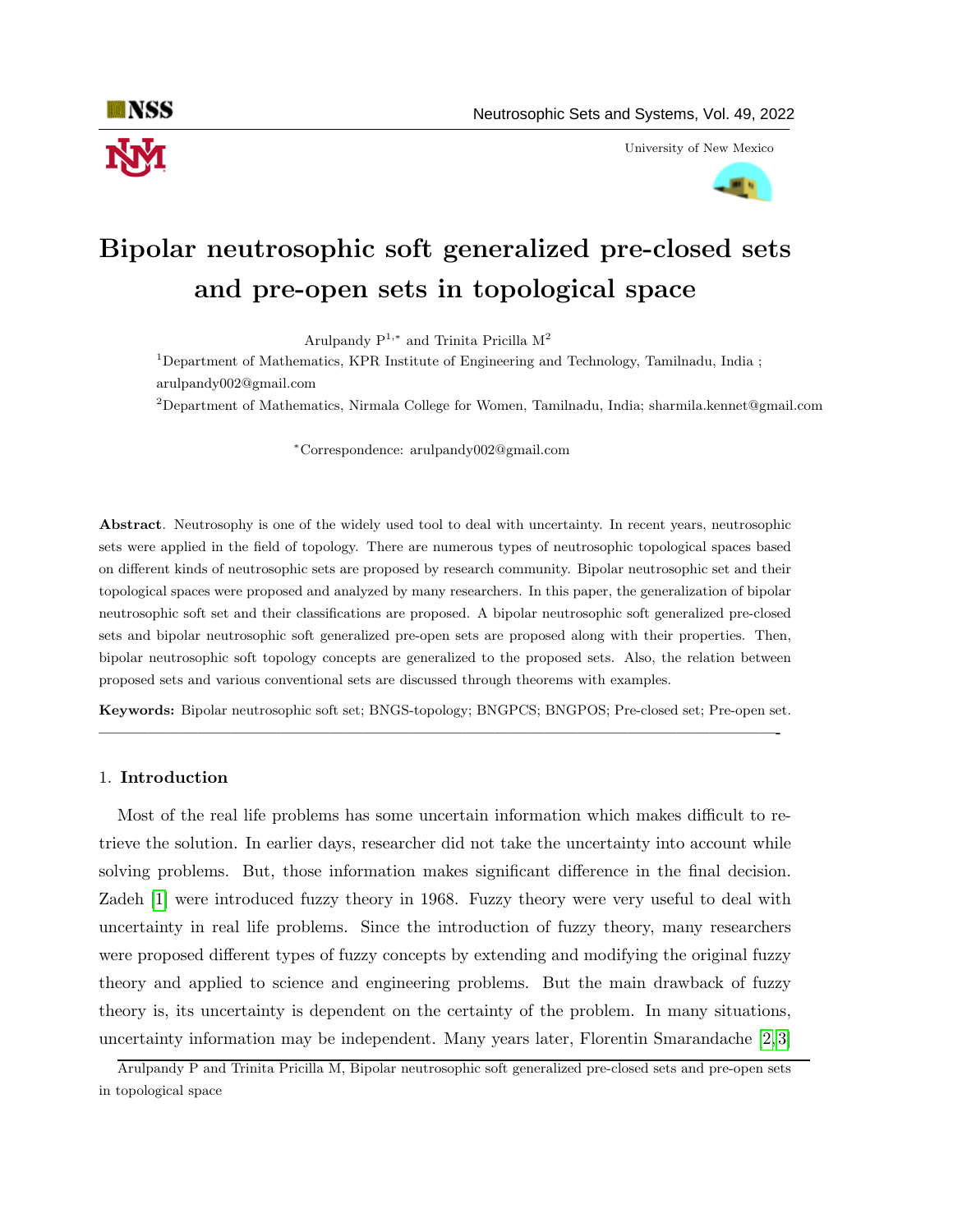introduced the novel concept neutrosophy in 1998. Neutrosophy has three independent components namely, truth membership, indeterminacy and false membership each has the value in the interval  $[-0,1^+]$ . Neutrosophic sets were derived from neutrosophy and which is powerful than fuzzy sets. Molodtsov [\[5\]](#page-12-3) introduced soft set theory in 1999 which is also deal with uncertainty in a parametric wise. In 2013, Pabitra Kumar Maji [\[14,](#page-13-1)[15\]](#page-13-2) proposed neutrosophic soft set which is the combination of both neutrosophic set and soft set. Neutrosophic soft sets were widely used in decision making problems by many researchers. Irfan Deli et al. [\[4\]](#page-12-4) proposed bipolar neutrosophic sets and decision making technique in 2015. Mumtaz ali et al. [\[6\]](#page-12-5) proposed bipolar neutrosophic soft sets and decision making method in 2017. After that, many different approaches on bipolar neutrosophic soft sets were proposed by several authors [\[7,](#page-12-6) [8,](#page-12-7) [16\]](#page-13-3).

Neutrosophic sets were applied in almost all mathematics fields such as neutrosophic graph, neutrosophic statistics, neutrosophic algebra and so on. Neutrosophic sets were widely used many topology concepts; in particular, general topology. In 2012, A.A.Salama et al. [\[19\]](#page-13-4) developed a new topological space namely, neutrosophic topology based on neutrosophic sets. Then, most of the general topology concepts were combined with neutrosophic sets and some new topologies were proposed [\[9–](#page-12-8)[11,](#page-12-9) [16,](#page-13-3) [18\]](#page-13-5). In 1970's Norman Levine [\[12,](#page-13-6) [13\]](#page-13-7) was defined generalized closed sets and many set theory concepts. In 1995, J.Dontchev [\[11\]](#page-12-9) proposed generalized semi pre-open sets in topology. In 2018, Taha Yasin [\[20\]](#page-13-8) have proposed some properties on bipolar soft topological space with appropriate examples; later, in 2020 [\[21\]](#page-13-9), he introduced bipolar soft points which is very useful to investigate continuity, openness and closeness of topology mappings. In 2021, Simsekler Dizman and Taha Yasin [\[22\]](#page-13-10) proposed a novel concept fuzzy bipolar soft topological spaces which is the extension of bipolar soft topology to fuzzy sets.

In this paper, the generalized set concept is applied to the bipolar neutrosophic soft set. As we discussed, the fusion of soft set and bipolar neutrosophic set gives bipolar neutrosophic soft set. In a similar manner, we take a fusion of generalized pre-sets (both open and closed) with bipolar neutrosophic soft set and defined new classes namely, bipolar neutrosophic soft generalized pre-cloesd sets and bipolar neutrosophic soft generalized pre-open set. Further, we investigate the reltion between former sets with the proposed sets.

This paper is organized as follows: section 1, gives introduction and previous works on the related topics. Section 2 consists required preliminary definitions. Section 3 deals with the notions on bipolar neutrosophic soft set topological space and their important results and properties. Section 4 and 5 deals with the proposed set, bipolar neutrosophic soft generalized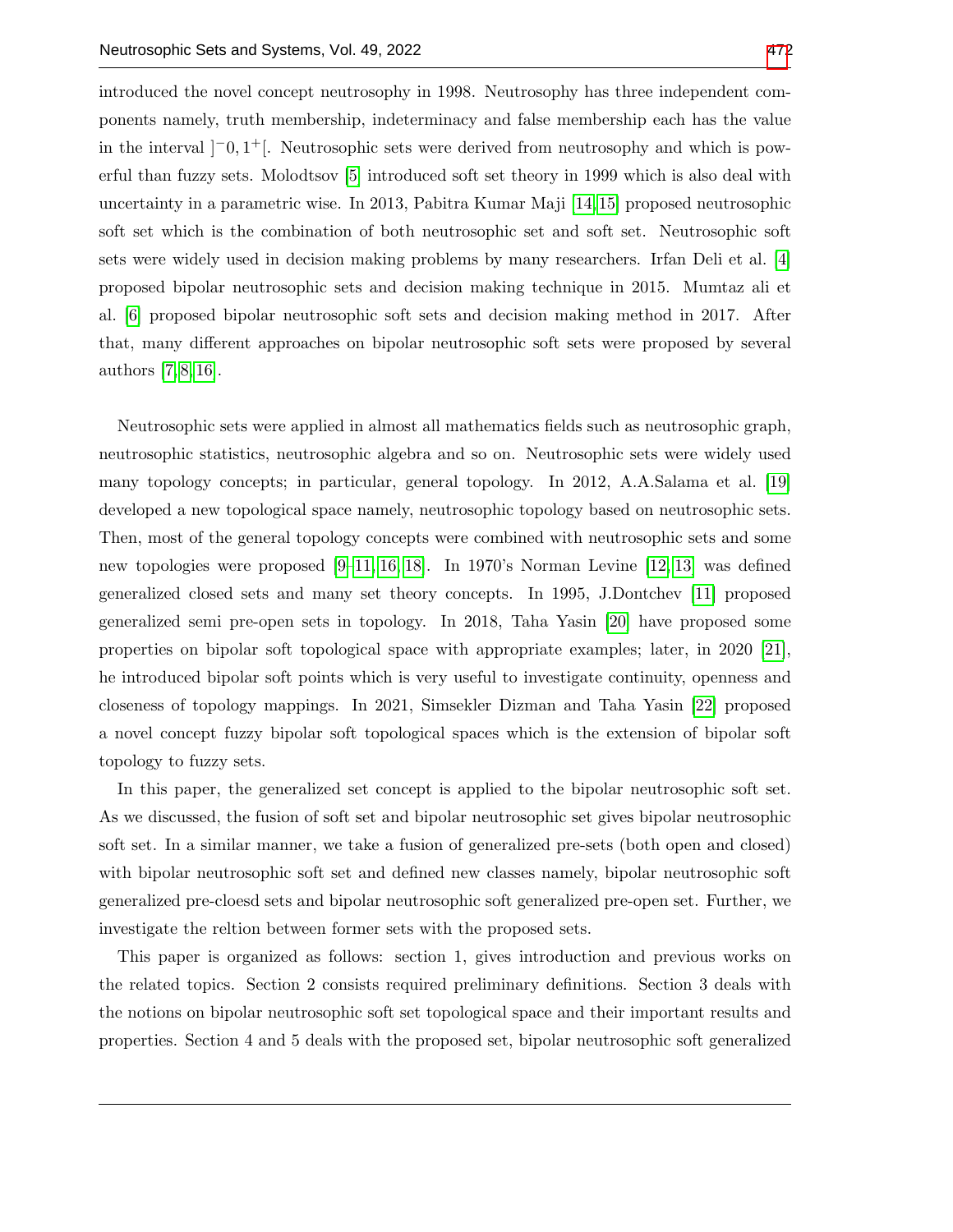pre-closed sets and related theorems and the following section consists, bipolar neutrosophic soft generalized pre-open sets and related theorems.

#### 2. Preliminaries

**Definition 2.1.** [\[2,](#page-12-1)3] For a universal set X and every  $x \in X$ , the components  $\mathcal{T}(x)$ ,  $\mathcal{I}(x)$ and  $\mathcal{F}(x)$  represents truth, indeterminate and false degrees of x. Then the Neutrosophic set  $(NS)$  over X be defined as follows.

 $N = \{ \mathcal{T}(x), \mathcal{I}(x), \mathcal{F}(x) : x \in X \}$ 

Here,  $\mathcal{T}(x)$ ,  $\mathcal{I}(x)$ ,  $\mathcal{F}(x)$  ranges in the non-standard interval  $[-0,1^+]$  and their sum  $-0 \leq$  $T + I + F \leq 3^+$ . Further, single valued neutrosophic set is defined by replacing the interval  $[-0, 1^+]$  with  $[0, 1]$  in the definition of neutrosophic set.

**Definition 2.2.** [\[5\]](#page-12-3) A soft set is a function which maps a parameter set to the power set of X. It is denoted by  $(f, E)$  and is defined by  $f: E \to P(x)$ 

Each member of X is parameterized with the parameter set E by the function  $f$ .

**Definition 2.3.** [\[4\]](#page-12-4) For the universe set X and positive member values  $T^+$ ,  $I^+$ ,  $F^+$  :  $E \rightarrow$ [0, 1], negative member values  $T^-, I^-, F^- : E \to [-1,0], A$  bipolar neutrosophic set (BNS) is defined by

$$
B = \left\{ \langle x, \; \mathcal{T}^+(x), \; \mathcal{I}^+(x), \; \mathcal{F}^+(x), \; \mathcal{T}^-(x), \; \mathcal{I}^-(x), \; \mathcal{F}^-(x) \; \rangle : \; x \in X \right\}
$$

**Definition 2.4.** [\[6,](#page-12-5)7] A bipolar neutrosophic soft set (BNSS) is the fusion of soft set and bipolar neutrosophic set and is defined as follows.

$$
BNS = (f_A, E) = \{ \langle e, f_A(x) \rangle : e \in A \subset E, f_A(x) \in BNS(X) \}
$$
  
Here  $f_A(x) = \left\{ \left\langle x, \mathcal{T}_{f_A(e)}^+(x), \mathcal{T}_{f_A(e)}^+(x), \mathcal{F}_{f_A(e)}^+(x), \mathcal{T}_{f_A(e)}^-(x), \mathcal{F}_{f_A(e)}^-(x), \mathcal{F}_{f_A(e)}^-(x) \right\rangle : x \in X \right\}.$ 

**Definition 2.5.** [\[6,](#page-12-5)7, [16\]](#page-13-3) Let B be a BNSS. Then the complement of B is defined as

$$
B^{c} = \{ \langle e, \mathcal{F}^{+}_{f}(e), 1 - \mathcal{I}^{+}_{f}(e), \mathcal{T}^{+}_{f}(e), \mathcal{F}^{-}_{f}(e), -1 - \mathcal{I}^{-}_{f}(e), \mathcal{T}^{-}_{f}(e) \rangle \}.
$$

**Definition 2.6.** [\[6,](#page-12-5)7,16] Let  $\phi_{\mathbb{B}}$  be a null BNSS and is defined as

$$
\phi_{\mathbb{B}} = \{ \langle e_i, \{x_i, 0, 1, 1, 0, -1, -1\} \rangle : x \in X, e \in E \}
$$

**Definition 2.7.** [\[6,](#page-12-5)7,16] Let  $1_{\mathbb{B}}$  be a complete *BNSS* and is defined as

$$
1_{\mathbb{B}} = \{ \langle e_i, \{x_i, 1, 0, 0, -1, 0, 0\} \rangle : x \in X, e \in E \}
$$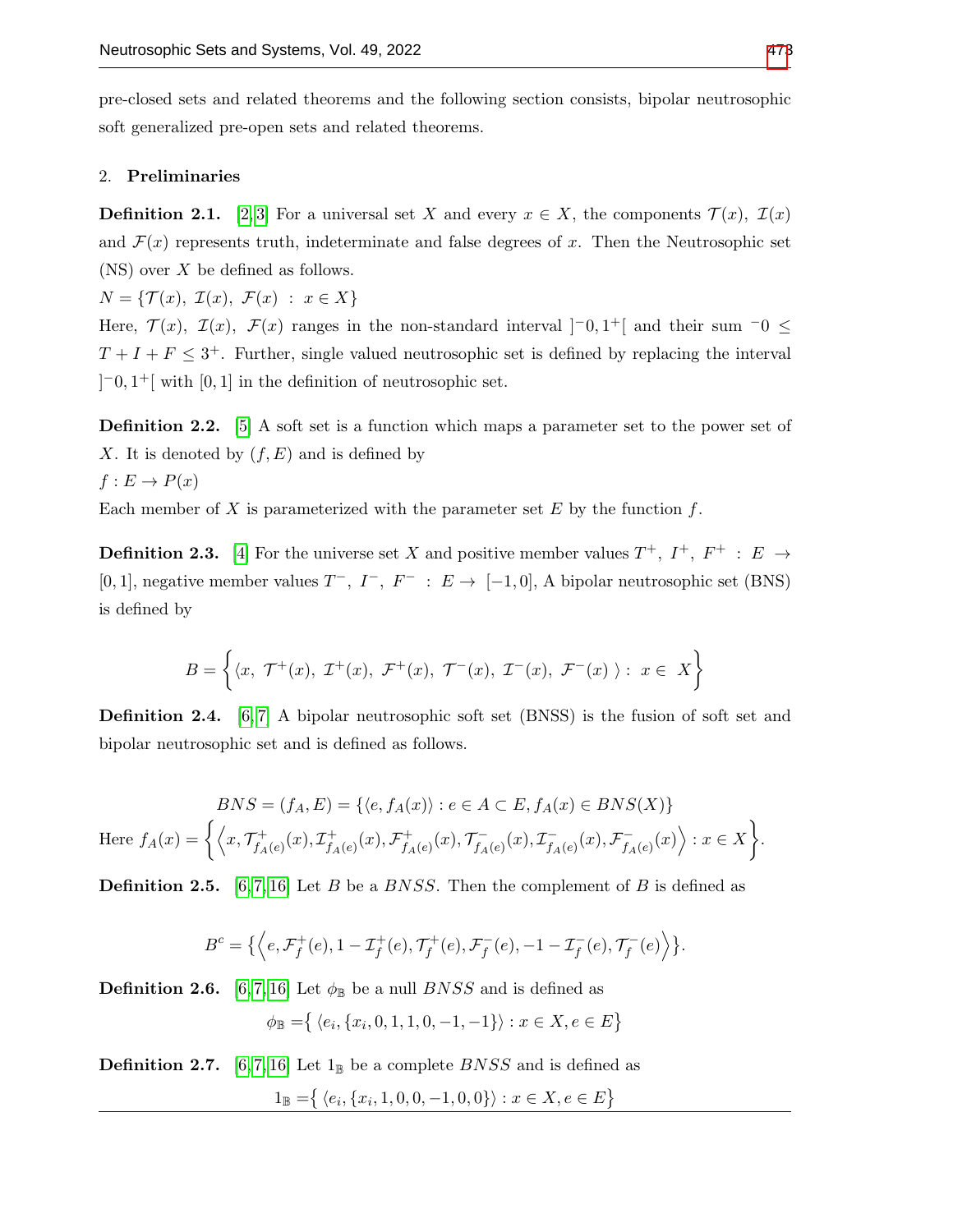**Definition 2.8.** [\[6,](#page-12-5)[7,](#page-12-6)[16\]](#page-13-3) Let  $B_1$  and  $B_2$  be two *BNSSs*. Then their union  $B_1 \cup B_2$  is defined as

$$
B_1 \cup B_2 = \left\{ \left\langle e, \cup_i f^{(i)}(e) \right\rangle \right\}.
$$

Here,

$$
\bigcup_{i} f^{(i)}(e) = \left\{ \langle x, \max \left[ \mathcal{T}_{f^i}^+(e)(x) \right], \min \left[ \mathcal{I}_{f^i}^+(e)(x) \right], \min \left[ \mathcal{F}_{f^i}^+(e)(x) \right], \right\}
$$

$$
min \left[ \mathcal{T}_{f^i}^-(e)(x) \right], \max \left[ \mathcal{I}_{f^i}^-(e)(x) \right], \max \left[ \mathcal{F}_{f^i}^-(e)(x) \right] \rangle \right\}
$$

**Definition 2.9.** [\[6,](#page-12-5)7,16] Let  $B_1$  and  $B_2$  be two *BNSSs*. Then their intersection  $B_1 \cap B_2$  is defined as

$$
B_1 \cap B_2 = \left\{ \left\langle e, \cap_i f^{(i)}(e) \right\rangle \right\}.
$$

Here,

$$
\bigcap_{i} f^{(i)}(e) = \left\{ \langle x, \min\left[\mathcal{T}_{f^i}^+(e)(x)\right], \max\left[\mathcal{I}_{f^i}^+(e)(x)\right], \max\left[\mathcal{F}_{f^i}^+(e)(x)\right], \right\}
$$

$$
max\left[\mathcal{T}_{f^i}^-(e)(x)\right], \min\left[\mathcal{I}_{f^i}^-(e)(x)\right], \min\left[\mathcal{F}_{f^i}^-(e)(x)\right] \rangle \right\}
$$

**Definition 2.10.** [\[6,](#page-12-5)7, [16\]](#page-13-3) Let  $B_1$  and  $B_2$  be two *BNSSs*. Then  $B_1$  is called subset of  $B_2$ (i.e.  $B_1 \subseteq B_2$ ) only if the following condition hold.

For every  $x \in X$  and  $e \in E$ ,

$$
\begin{bmatrix} \mathcal{T}_{B_1}^+(x) \leq \mathcal{T}_{B_2}^+(x) \end{bmatrix}, \begin{bmatrix} \mathcal{I}_{B_1}^+(x) \geq \mathcal{I}_{B_2}^+(x) \end{bmatrix}, \begin{bmatrix} \mathcal{F}_{B_1}^+(x) \geq \mathcal{F}_{B_2}^+(x) \end{bmatrix}
$$

$$
\begin{bmatrix} \mathcal{T}_{B_1}^-(x) \geq \mathcal{T}_{B_2}^-(x) \end{bmatrix}, \begin{bmatrix} \mathcal{T}_{B_1}^-(x) \leq \mathcal{T}_{B_2}^-(x) \end{bmatrix}, \begin{bmatrix} \mathcal{F}_{B_1}^-(x) \leq \mathcal{F}_{B_2}^-(x) \end{bmatrix}
$$

**Definition 2.11.** [\[13\]](#page-13-7) Let  $(X, \tau)$  be a topological space. For any subset  $Y \in X$ ,

- i).  $cl(Y) = Y$ , then Y is closed set
- ii).  $int(cl(Y)) \subseteq Y$ , then Y is semi closed set (SCS)
- iii).  $cl(int(Y)) \subseteq Y$ , then Y is pre-closed set (PCS)
- iv).  $int(cl(int(Y))) \subseteq Y$ , then Y is semi pre-closed set (SPCS)
- v).  $cl(int(cl(Y))) \subseteq Y$ , then Y is  $\alpha$ -closed set  $(\alpha$ -CS)
- vi).  $Y = cl(int(Y))$ , then Y is regular closed set (RCS)

**Definition 2.12.** [\[12\]](#page-13-6) Let  $(X, \tau)$  be a topological space. For any subset  $Y \in X$  and  $Y \subseteq U$ and  $U$  is open in  $X$ ,

- i).  $cl(Y) \subseteq U$ , then Y is generalized closed set (g-closed).
- ii).  $scl(Y) \subseteq U$ , then Y is generalized semi closed set (gs-closed).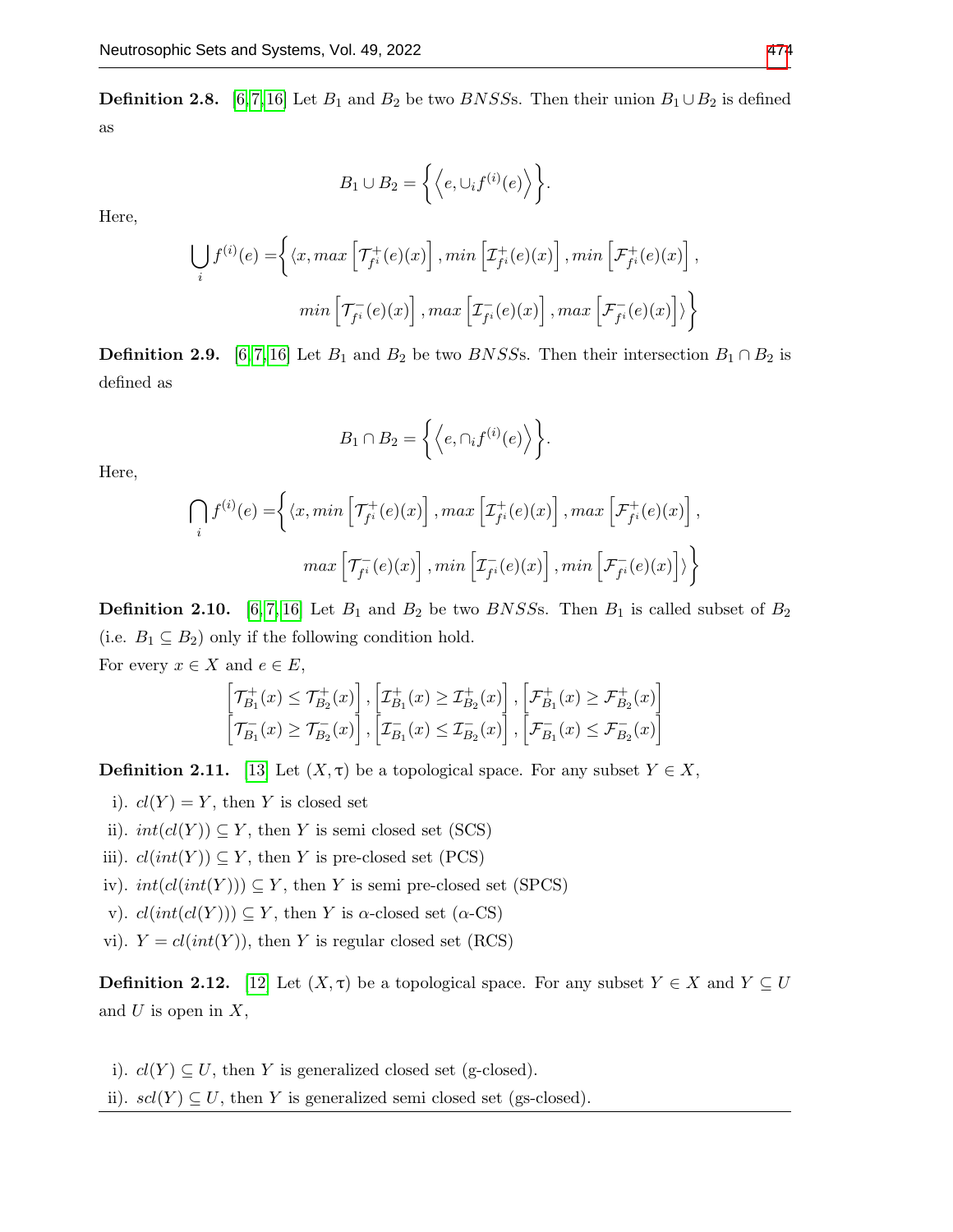iii).  $\text{pol}(Y) \subseteq U$ , then Y is generalized pre-closed set (gp-closed).

iv).  $spcl(Y) \subseteq U$ , then Y is generalized semi pre-closed set (gsp-closed).

v).  $\alpha$ cl(Y) ⊆ U, then Y is  $\alpha$ - generalized closed set ( $\alpha$ g-closed).

**Definition 2.13.** [\[16\]](#page-13-3) A bipolar neutrosophic soft topology (BNST) on X is a collection  $\tau$  of bipolar neutrosophic soft sets (BNSS) in  $X$  satisfying the following conditions:

- 1).  $\phi_{\mathbb{B}}, 1_{\mathbb{B}} \in \tau_{\mathbb{B}}$
- 2).  $\bigcup_{i \in n} \mathbb{B}_i \in \tau_{\mathbb{B}}$  for each  $\mathbb{B}_i \in \tau_{\mathbb{B}}$
- 3).  $\mathbb{B}_i \cap \mathbb{B}_j \in \tau_{\mathbb{B}}$  for any  $\mathbb{B}_i, \mathbb{B}_j \in \tau_{\mathbb{B}}$

The pair  $(X, \tau_{\mathbb{B}})$  is called BNSS-topological space. The members of  $\tau_{\mathbb{B}}$  are called bipolar neutrosophic soft open sets (BNOS) and their complements are called bipolar neutrosophic soft closed sets (BNCS).

The collection of all subsets of X  $[P(x)]$  along with null set and complete set, i.e.  $\tau =$  $\{\phi_{\mathbb{B}}, 1_{\mathbb{B}}, P(X)\}\$ is called discrete topology on X. The collection of X and null set, i.e.  $\tau =$  $\{\phi_{\mathbb{B}}, X\}$  is called indiscrete topology.

<span id="page-4-0"></span>**Example 2.14.** Let  $X = x_1, x_2$  be set of alternatives and  $E = e_1, e_2, e_3$  be a parameter set. Now let us define a topology on  $(X, E)$  as follows.

$$
\tau_\mathcal{B} = \big\{\phi_\mathbb{B}, 1_\mathbb{B}, \mathbb{B}_1, \mathbb{B}_2, \mathbb{B}_3, \mathbb{B}_4 \big\}
$$

Here  $\phi_{\mathbb{B}}$ ,  $1_{\mathbb{B}}$  are null and complete BNSS respectively. Also,

$$
\mathbb{B}_1 = \left\{ \begin{array}{c} \left\langle e_1, \{ \langle x_1, 1, 0, 1, -1, 0, 0 \rangle, \langle x_2, 0.5, 0.2, 0.4, -0.5, -0.4, -0.3 \rangle \} \right\rangle, \\ \left\langle e_2, \{ \langle x_1, 0.4, 0.6, 0.3, -0.4, -0.7, -0.2 \rangle, \langle x_2, 0.7, 0.2, 0.1, -0.3, -0.5, -0.7 \rangle \} \right\rangle, \\ \left\langle e_3, \{ \langle x_1, 0.5, 0.3, 0.7, -0.2, -0.4, -0.8 \rangle, \langle x_2, 0.4, 0.3, 0.5, -0.1, -0.4, -0.6 \rangle \} \right\rangle \right\rangle, \\ \mathbb{B}_2 = \left\{ \begin{array}{c} \left\langle e_1, \{ \langle x_1, 0.3, 0.1, 0.7, -0.5, -0.6, -0.3 \rangle, \langle x_2, 0.4, 0.3, 0.5, -0.1, -0.4, -0.6 \rangle \} \right\rangle, \\ \left\langle e_2, \{ \langle x_1, 0.2, 0.5, 0.7, -1, 0, -0.2 \rangle, \langle x_2, 0.9, 0.1, 0.3, -0.1, -0.6, -0.3 \rangle \} \right\rangle, \\ \left\langle e_3, \{ \langle x_1, 0.3, 0.5, 0.3, -0.2, 0, -0.4 \rangle, \langle x_2, 0.7, 0.4, 0.1, -0.3, -0.5, -0.1 \rangle \} \right\rangle \right\rangle, \\ \left\langle e_2, \{ \langle x_1, 0.4, 0.5, 0.3, -1, 0, -0.2 \rangle, \langle x_2, 0.5, 0.2, 0.4, -0.7, 0, -0.3 \rangle \} \right\rangle, \\ \left\langle e_3, \{ \langle x_1, 0.5, 0.3, 0.3, -0.2, 0, -0.4 \rangle, \langle x_2, 0.7, 0.3, 0.1, -0.3, -0.4, -0.1 \rangle \} \right
$$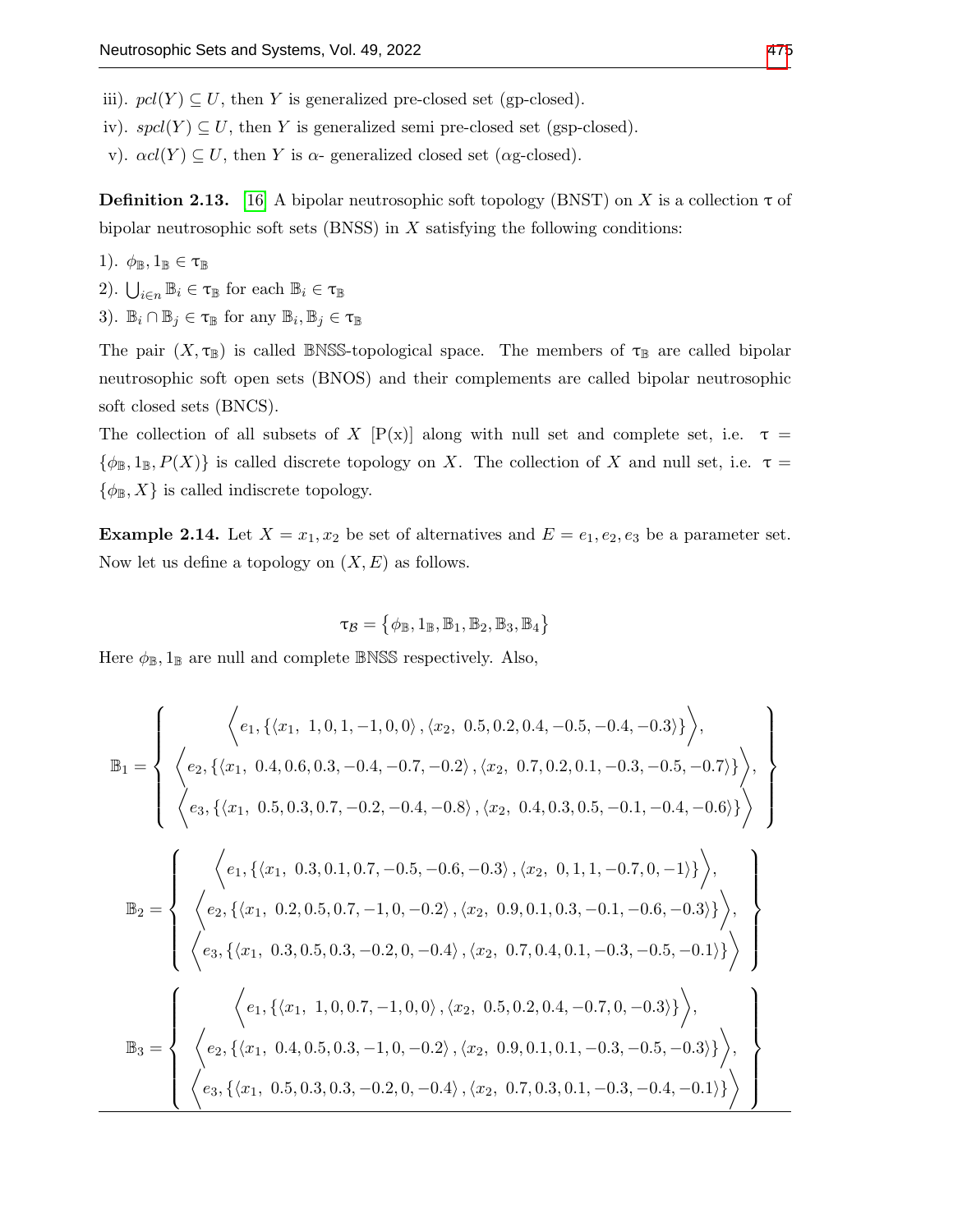$$
\mathbb{B}_{4} = \left\{ \begin{array}{c} \left\langle e_{1}, \left\{ \langle x_{1}, 0.3, 0.1, 1, -0.5, -0.6, -0.3 \rangle, \langle x_{2}, 0, 1, 1, -0.5, -0.4, -1 \rangle \right\} \right\rangle, \\ \left\langle e_{2}, \left\{ \langle x_{1}, 0.2, 0.6, 0.7, -0.4, -0.7, -0.2 \rangle, \langle x_{2}, 0.7, 0.2, 0.3, -0.1, -0.6, -0.7 \rangle \right\} \right\rangle, \\ \left\langle e_{3}, \left\{ \langle x_{1}, 0.3, 0.5, 0.7, -0.2, -0.4, -0.8 \rangle, \langle x_{2}, 0.4, 0.4, 0.5, -0.1, -0.5, -0.6 \rangle \right\} \right\rangle \end{array} \right\}
$$

The  $\tau_{\mathbb{B}}$  satisfies all three conditions of topology. So  $\tau_{\mathbb{B}}$  is a BNSS-topology.

### 3. Notions of Bipolar neutrosophic soft topological spaces

Taha Yasin et al. [\[16\]](#page-13-3) proposed bipolar neutrosophic soft topological space in 2019. Here, we defined some notions and properties of the bipolar neutrosophic soft topological spaces. However, we redefined some of the existing results in order to make suitable for the bipolar neutrosophic soft set which was defined by Arulpandy et al. [\[7\]](#page-12-6) in 2019. Since the proposed bipolar neutrosophic soft set by Arulpandy et al. [\[7\]](#page-12-6) is modified version of Mumtaz Ali's [\[6\]](#page-12-5), there should be some changes in the corresponding topological spaces are also needed.

**Definition 3.1.** Let  $(X, \tau_{\mathbb{B}})$  be a  $BNST$  and  $B = \{ \langle e, f(x) \rangle : e \in E, f(x) \in BNS(X) \}$  be BNSS in X. Then the bipolar neutrosophic soft interior and bipolar neutrosophic soft closure are defined by

 $BNint(B) = \bigcup \Big\{ U : U \text{ is a BNOS in } U \subseteq B \Big\}$  $BNcl(B) = \bigcap \Big\{V : V \text{ is a } BNCS \text{ in } V \subseteq B\Big\}$ 

Note 3.2. Let B be BNS of a  $BNTS(X, \tau)$ . Then

1.  $BN\alpha cl(B) = B \cup BNcl(BNint(BNcl(B)))$ 

<span id="page-5-0"></span>2.  $BNaint(B) = B \cap BNint(BNcl(BNint(B)))$ 

**Remark 3.3.** Following relations hold for any  $BNS$  set  $B \in (X, \tau)$ .

1.  $BNcl(B^c) = (BNint(B))^c$  and  $BNint(B^c) = (BNcl(B))^c$ .

- 2.  $BNcl(B)$  is a  $BNCS$  and  $BNint(B)$  is a  $BNOS$  in X.
- 3. B is BNCS in X if and only if  $BNd(B) = B$ .
- 4. B is BNOS in X if and only if  $BNint(B) = B$ .

**Proposition 3.4.** Let  $(X, \tau)$  be a BNSTS and A, B be BNSSs in X. Then the following relations hold.

| <i>i</i> ). $BNint(A) \subseteq A$ ;                                  | $A \subseteq BNd(A)$                                  |
|-----------------------------------------------------------------------|-------------------------------------------------------|
| <i>ii</i> ). $A \subseteq B \Rightarrow BNint(A) \subseteq BNint(B);$ | $A \subseteq B \Rightarrow BNcl(A) \subseteq BNcl(B)$ |
| iii). $BNint(BNint(A)) = BNint(A);$                                   | $BNcl(BNcl(A)) = BNcl(A)$                             |
| iv). $BNint(A \cap B) = BNint(A) \cap BNint(B);$                      | $BNcl(A\cup B) = BNcl(A)\cup BNcl(B)$                 |
| <i>v</i> ). $BNint(1_{BN}) = 1_{BN};$                                 | $BNcl(0_{BN})=0_{BN}$                                 |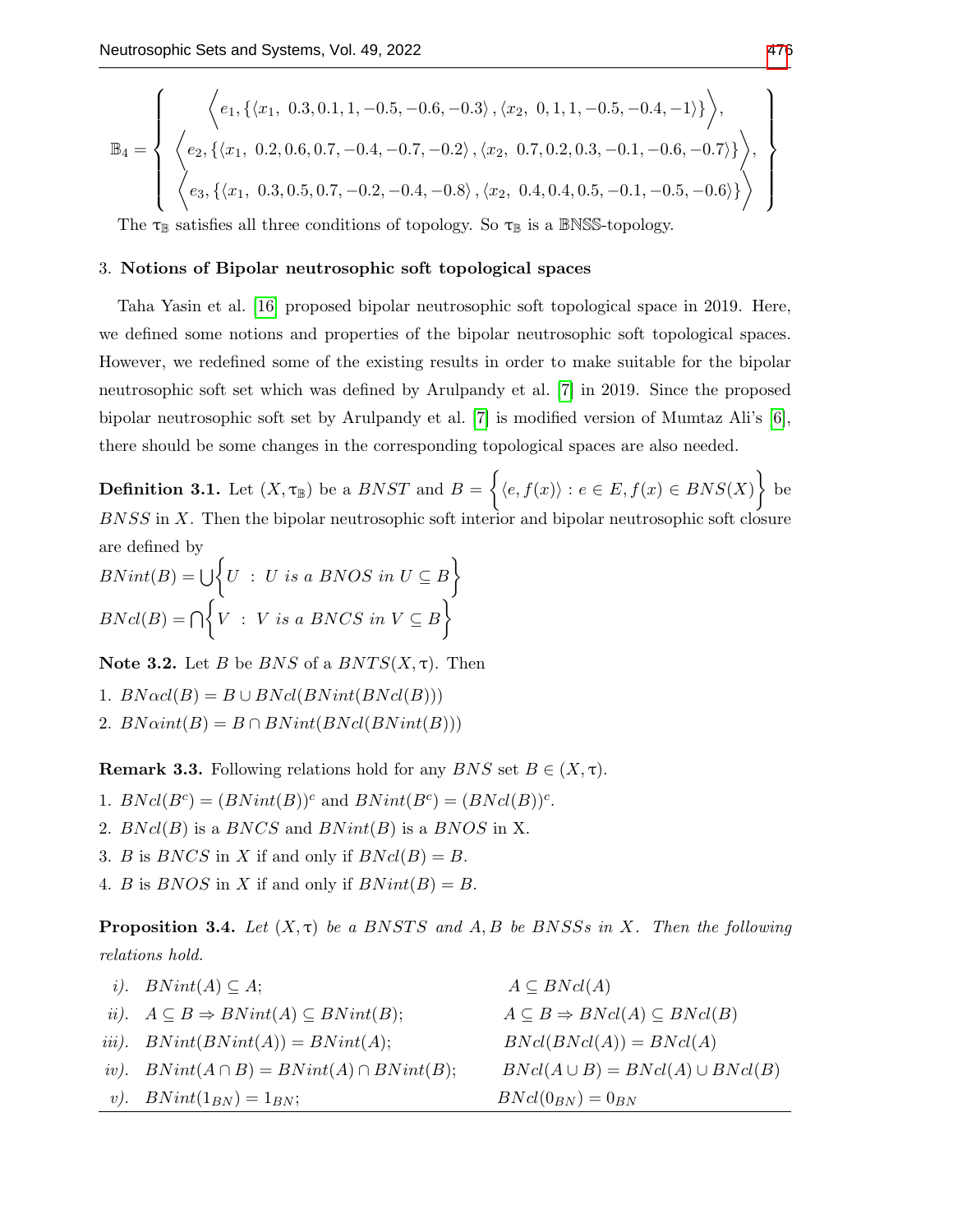**Definition 3.5.** A *BNSSset B* in  $BNSTS(X, \tau)$  is said to be

- 1). Bipolar neutrosophic soft semi closed set (BNSCS) if  $BNint(BNcl(B)) \subseteq B$ ,
- 2). Bipolar neutrosophic soft semi open set (BNSOS) if  $B \subseteq BNcl(BNint(B)),$
- 3). Bipolar neutrosophic soft pre-closed set (BNPCS) if  $BNcl(BNint(B)) \subseteq B$ ,
- 4). Bipolar neutrosophic soft pre-open set (BNPOS) if  $B \subseteq BNint(BNcl(B))$ ,
- 5). Bipolar neutrosophic soft  $\alpha$ -closed set (BN $\alpha$ CS) if  $BNcl(BNint(BNcl(B))) \subseteq B$ ,
- 6). Bipolar neutrosophic soft  $\alpha$ -open set (BN $\alpha$ OS) if  $B \subseteq BNint(BNol(BNint(B))),$
- 7). Bipolar neutrosophic soft semi pre-closed set (BNSPCS) if  $BNint(BNcl(BNint(B))) \subseteq B$ ,
- 8). Bipolar neutrosophic soft semi pre-open set (BNSPOS) if  $B \subseteq BNcl(BNint(BNcl(B))),$
- 9). Bipolar neutrosophic soft regular open set (BNROS) if  $B = BNint(BNcl(B)),$
- 10). Bipolar neutrosophic soft regular closed set (BNRCS) if  $B = BNcl(BNint(B))$ .

**Definition 3.6.** Let B be a BNSS in BNSTS $(X, \tau)$ . Then

- 1). Bipolar neutrosophic soft semi interior of  $B$  (BNsint(B)) is  $B N sint(B) = \cup \{U \mid U \text{ is a } B N SOS \text{ in } X \text{ and } U \subseteq B\}$
- 2). Bipolar neutrosophic soft semi closure of  $B(\text{BNscl}(B))$  is  $BNscl(B) = \bigcap \{V \mid V \text{ is a BNSCS in } X \text{ and } B \subseteq V\}$
- 3). Bipolar neutrosophic soft alpha interior of  $B$  (BN $\alpha$ int(B)) is  $BNaint(B) = \cup \{U \mid U \text{ is a } BNaOS \text{ in } X \text{ and } U \subseteq B\}$
- 4). Bipolar neutrosophic soft alpha closure of  $B$  (BN $\alpha$ cl(B)) is  $BN \alpha cl(B) = \cap \{V \mid V \text{ is a } BN \alpha CS \text{ in } X \text{ and } B \subseteq V\}$
- 5). Bipolar neutrosophic soft semi pre-interior of  $B$  (BNspint(B)) is  $BN\text{spint}(B) = \bigcup \{U \mid U \text{ is a } BNSPOS \text{ in } X \text{ and } U \subseteq B\}$
- 6). Bipolar neutrosophic soft semi pre-closure of  $B$  (BNspcl(B)) is  $BNspcl(B) = \cap \{V \mid V \text{ is a } BNSPCS \text{ in } X \text{ and } B \subseteq V\}$
- 7). Bipolar neutrosophic soft pre-interior of  $B$  (BNpint(B)) is  $BNpint(B) = \cup \{U \mid U \text{ is a } BNPOS \text{ in } X \text{ and } U \subseteq B\}$
- 8). Bipolar neutrosophic soft pre-closure of  $B$  (BNpcl(B)) is  $BNspcl(B) = \bigcap \{V \mid V \text{ is a } BNPCS \text{ in } X \text{ and } B \subseteq V\}$

## **Remark 3.7.** For a *BNSS B* in  $(X, \tau)$ ,

- 1.  $BNscl(B) = B \cup BNint(BNcl(B))$
- 2.  $BNsint(B) = B \cap BNcl(BNint(B))$
- 3.  $BN \alpha cl(B) = B \cup BN cl(BN int(BN cl(B)))$
- 4.  $BNaint(B) = B \cap BNint(BNcl(BNint(B)))$
- 5.  $BNpcl(B) = B \cup BNcl(BNint(B))$
- 6.  $BNpint(B) = B \cap BNint(BNcl(B))$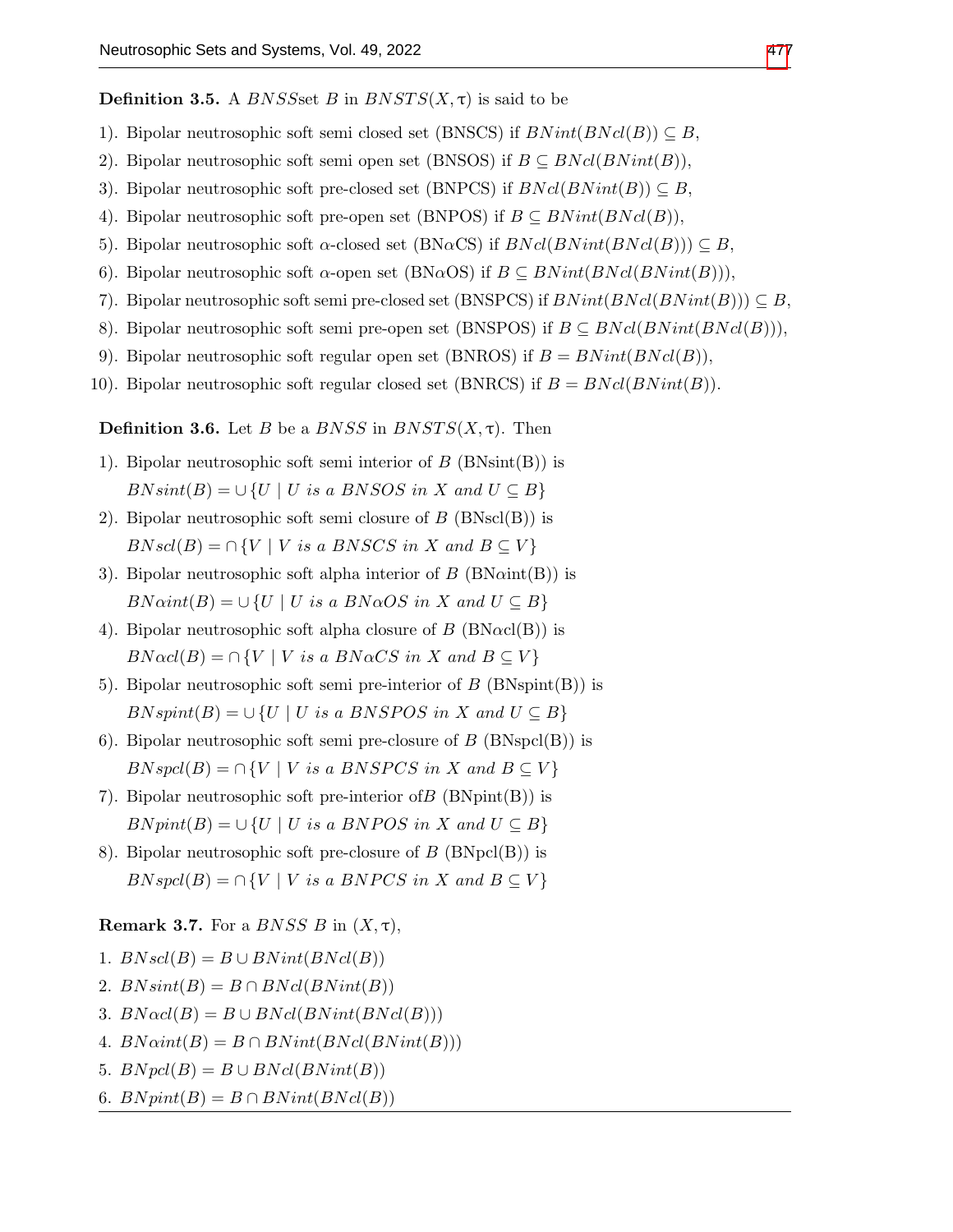**Definition 3.8.** A *BNSSset B* in  $BNSTS(X, \tau)$  is said to be

- 1). Bipolar neutrosophic soft generalized closed set (BNGCS) if  $BNcl(B) \subseteq U$  whenever  $B \subseteq U$  and U is  $BNOS$  in X.
- 2). Bipolar neutrosophic soft generalized semi closed set (BNGSCS) if  $BN\,sl(1B) \subset U$  whenever  $B \subseteq U$  and U is  $BNOS$  in X.
- 3). Bipolar neutrosophic soft  $\alpha$  generalized closed set (BN $\alpha$ GCS) if  $BN\alpha$ d $(B) \subseteq U$  whenever  $B \subseteq U$  and U is  $BNOS$  in X.

## 4. Bipolar neutrosophic soft generalized pre-closed sets

In this section, a new class of sets namely, bipolar neutrosophic soft generalized pre-closed sets are proposed. Also, we have investigated some properties of the proposed set with appropriate examples.

**Definition 4.1.** A *BNSSset B* is said to be bipolar neutrosophic soft generalized pre-closed set (BNGPCS) in  $(X, \tau)$  if  $BNpcl(B) \subseteq U$  whenever  $B \subseteq U$  and U is  $BNOS$  in X. The collection of all BNGPCSs of a BNSTS  $(X, \tau)$  is denoted by BNGPC $(X)$ .

Example 4.2. Consider the BNS-topology  $(X, \tau)$  in Example [2.14.](#page-4-0) Let

$$
B = \left\{ \begin{array}{c} \left\langle e_1, \left\{ \langle x_1, 0.3, 0.1, 1, -0.5, -0.6, -0.3 \rangle, \langle x_2, 0, 1, 1, -0.5, -0.4, -1 \rangle \right\} \right\rangle, \\ \left\langle e_2, \left\{ \langle x_1, 0.2, 0.6, 0.7, -0.4, -0.7, -0.2 \rangle, \langle x_2, 0.7, 0.2, 0.3, -0.1, -0.6, -0.7 \rangle \right\} \right\rangle, \\ \left\langle e_3, \left\{ \langle x_1, 0.3, 0.5, 0.7, -0.2, -0.4, -0.8 \rangle, \langle x_2, 0.4, 0.4, 0.5, -0.1, -0.5, -0.6 \rangle \right\} \right\rangle \end{array} \right\}
$$

Here,  $BNint(B) = \phi_{\mathbb{B}}$  and  $BNcl(BNint(B)) = B \subseteq \mathbb{B}_2$  whereas  $\mathbb{B}_2$  is a  $BNOS$  in  $(X, \tau)$ . Hence  $B$  is a  $BNGPCS$  in  $X$ .

Theorem 4.3. Every BNCS is BNGCS but converse not true.

*Proof.* Let B be BNCS in X. Suppose U in BNOS in X, such that  $B \subseteq U$ . Then  $B(Nc(B))$  $B \subseteq U$ . Hence B is BNGCS. Conversely, let B be a BNGCS; so  $B \in U$  and U is some open set such that  $cl(B) \subseteq U$ . From this,  $cl(B)$  only closed and B is not necessarily closed. Hence, B may or may not be BNCS.  $\Box$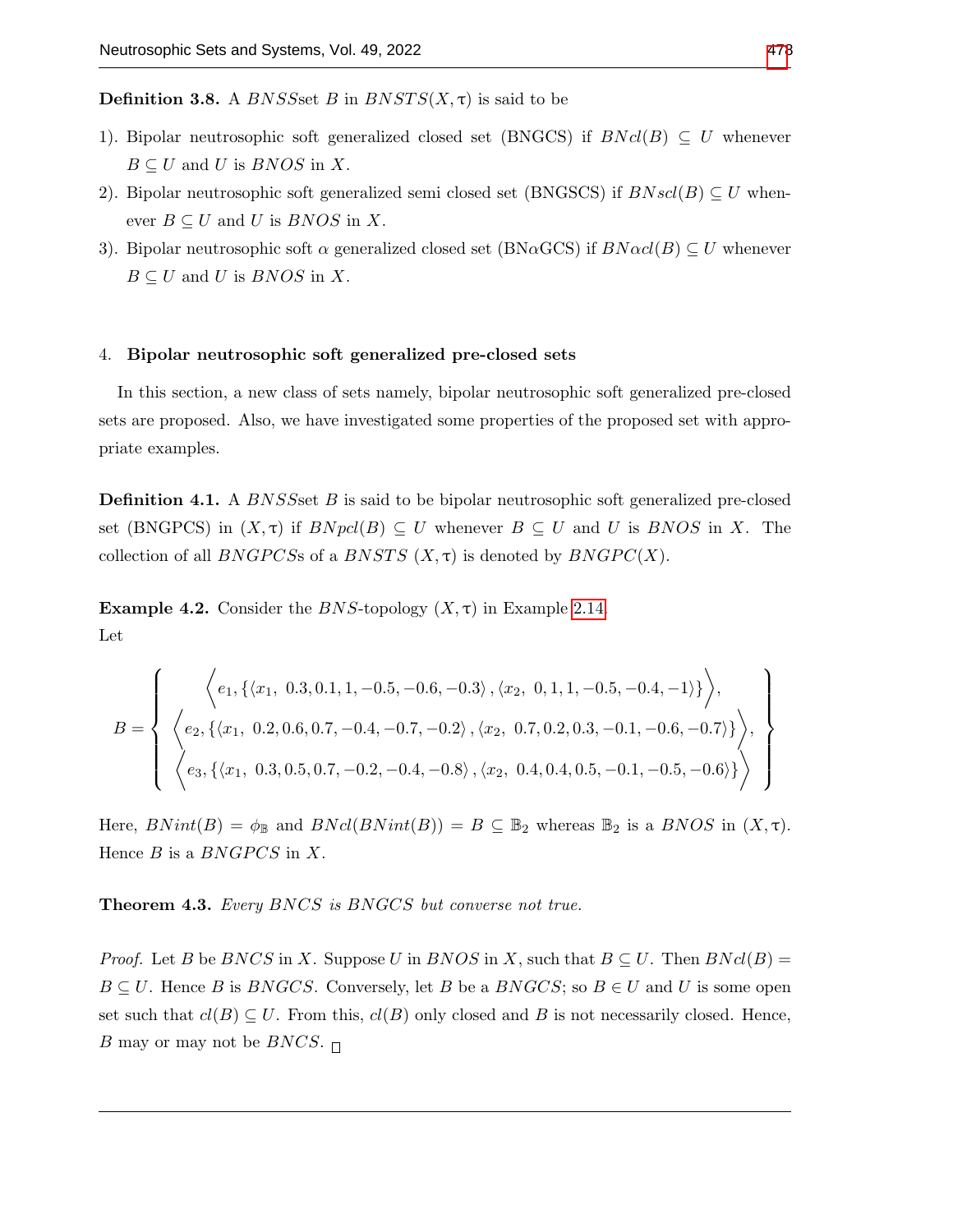<span id="page-8-0"></span>Example 4.4. Consider the BNS-topology in Example [2.14.](#page-4-0) Let

$$
B = \left\{ \begin{array}{c} \left\langle e_1, \left\{ \langle x_1, 0.2, 0.3, 0.8, 0.2, 0.7, 0.8 \rangle, \langle x_2, 0, 1, 1, 0.5, 0.4, 1 \rangle \right\} \right\rangle, \\ \left\langle e_2, \left\{ \langle x_1, 0.1, 0.6, 0.8, 0.3, 0.5, 0.6 \rangle, \langle x_2, 0.3, 0.4, 0.6, 0, 0.7, 0.5 \rangle \right\} \right\rangle, \\ \left\langle e_3, \left\{ \langle x_1, 0.1, 0.6, 0.5, 0.1, 0.4, 0.5 \rangle, \langle x_2, 0.5, 0.5, 0.4, 0.2, 0.7, 0.4 \rangle \right\} \right\rangle \end{array} \right\}
$$

Then  $B(Ncl(B) \neq B$ . So B is not a BNCS.

Theorem 4.5. Every BNCS is BNGPCS but converse not true.

*Proof.* Let B be BNCS in X and let  $B \subseteq U$  and U be BNOS in X. Since  $BNpel(B) \subseteq$  $BNcl(B)$  and A is  $BNCS$  in X,  $BNpel(B) \subseteq BNcl(B) = B \subseteq U$ . So B is  $BNGPCS$  in X. Conversely, if B is a BNGPCS, then  $BNpel(B) \subseteq U$ . This means, only  $BNpel(B)$  is BNCS and not necessarily B. Hence proved.  $\Box$ 

**Example 4.6.** We proved earlier that every *BNCS* is not necessarily be a *BNGCS*. By definition, every  $BNGPCS$  must be a  $BNGCS$  first. This implies that, every  $BNCS$  not necessarily be a *BNGPCS*.

Theorem 4.7. Every BNGCS is BNGPCS but converse not true.

*Proof.* By definition of  $BNGCS$ , for some  $BNOS$  U,  $cl(B) \subseteq U$ . Since B is closed by default,  $cl(int(B)) = cl(B)$ . So  $cl(in(B)) \subseteq U$ . Hence B is BNGPCS. Conversely, let B be BNGPCS in X. Then, B is not necessarily closed. So B may or may not be  $BNGCS$ .

Example 4.8. Consider the topology in Example [2.14](#page-4-0) and BNGCS in Example [4.4.](#page-8-0) Since B is closed set by default,  $BNint(B) \neq B$  in most of the cases (equal in some cases). So, B is not BNGCS.

**Theorem 4.9.** Every  $BNaCS$  is  $BNGPCS$  but converse not true.

*Proof.* Let B be a  $BN\alpha CS$  in X and let  $B \subseteq U$  and U be BNOS in X. Since  $B \subseteq$  $BNcl(B), BNcl(BNint(B)) \subseteq BNcl(BNint(BNcl(B))) \subseteq B$ . Hence  $BNpl(B) \subseteq B \subseteq U$ . So B is BNGPCS in X. By converse, let B be BNGPCS in X. By default,  $B N \alpha CS$  is a subset of BNpcs. So it is obvious that every BNGPCS is not necessarily be a  $B N \alpha CS$ .

**Example 4.10.** Since every PCS is not necessarily be a  $\alpha$  – CS. By definition, every PCS must be a GPCS first. From this, every, GPCS not necessarily be a  $\alpha - CS$ . So that every  $BNGPCS$  not necessarily a  $BNaCS$ .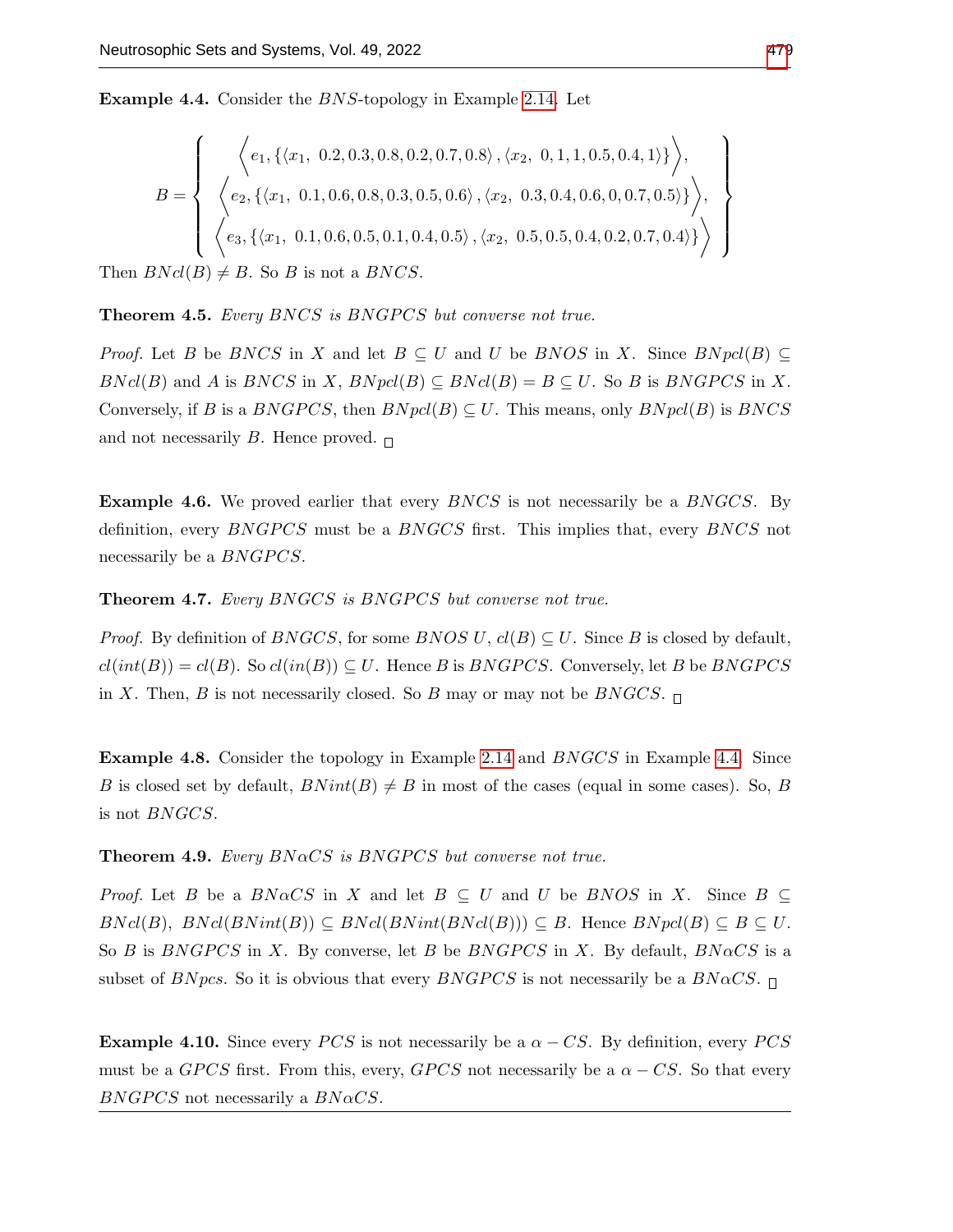**Theorem 4.11.** Every BNPCS is BNGPCS but converse not true.

*Proof.* Let B be BNPCS in X and let  $B \subseteq U$  for some BNOS U in X. By definition of BNPCS,  $BNcl(BNint(B)) \subseteq B$ . This gives,  $BNpcl(B) = B \cup BNcl(BNint(B)) \subseteq B$ . Hence  $BNpcl(B) \subseteq U$ . So B is  $BNGPCS$  in X.  $\Box$ 

**Example 4.12.** Since every *BNGPCS* not necessarily be closed. But every *BNPCS* is closed. So that, every *BNGPCS* not necessarily be a *BNPCS*.

**Theorem 4.13.** Every  $BNaGCS$  is  $BNGPCS$  but converse not true.

*Proof.* Let B be  $B\Lambda \alpha GCS$  in X and let  $B \subseteq U$  for some BNOS U in  $(X,\tau)$ . From Not[e3.2,](#page-5-0)  $B \cup BNcl(BNint(BNcl(A))) \subseteq U$ . So  $BNcl(BNint(BNcl(B))) \subseteq U$  and  $BNcl(BNint(B)) \subseteq U$ . Thus  $BNpel(B) = B\cup BNcl(BNint(A)) \subseteq U$ . Hence B is  $BNGPCS$ in X.  $\sqcap$ 

**Example 4.14.** Since every *BNGPCS* not necessarily a  $BNaCS$  and every *BNaGCS* not necessarily be a  $B N \alpha CS$ , so that every  $B N G P C S$  not necessarily be  $B N \alpha G C S$ .

**Theorem 4.15.** Every BNGPCS is BNSPCS but converse not true.

*Proof.* Let B be BNGPCS in X, then  $BNpel(B) \subseteq U$  when  $B \subseteq U$  for some BNOS U in X. By definition,  $BNcl(BNint(B)) \subseteq B$ . Therefore  $BNint(BNint(B)) \subseteq BNint(B) \subseteq BNint(B)$ B. So  $BNint(BNint(B)) \subseteq B$ . Hence B is  $BNSPCS$  in X.  $\Box$ 

**Example 4.16.** Since every *BNSPCS* not necessarily a *BNPCS* and every *BNPCS* must be a BNGPCS, so that every BNSPCS not necessarily be BNGPCS.

### 5. Bipolar neutrosophic soft generalized pre-open sets

In this section, bipolar neutrosophic soft generalized pre-open sets as the complement of bipolar neutrosophic soft generalized pre-closed sets are proposed. Also, we have investigated some properties of the proposed set with appropriate examples.

**Definition 5.1.** A *BNSS* set  $B$  is said to bipolar neutrosophic soft generalized pre-open set (BNGPOS) in  $(X, \tau)$  if the complement  $B^c$  is  $BNGPCS$  in X. The collection of all  $BNGPOS$ of  $BNST(X, \tau)$  is denoted by  $BNGPO(X)$ .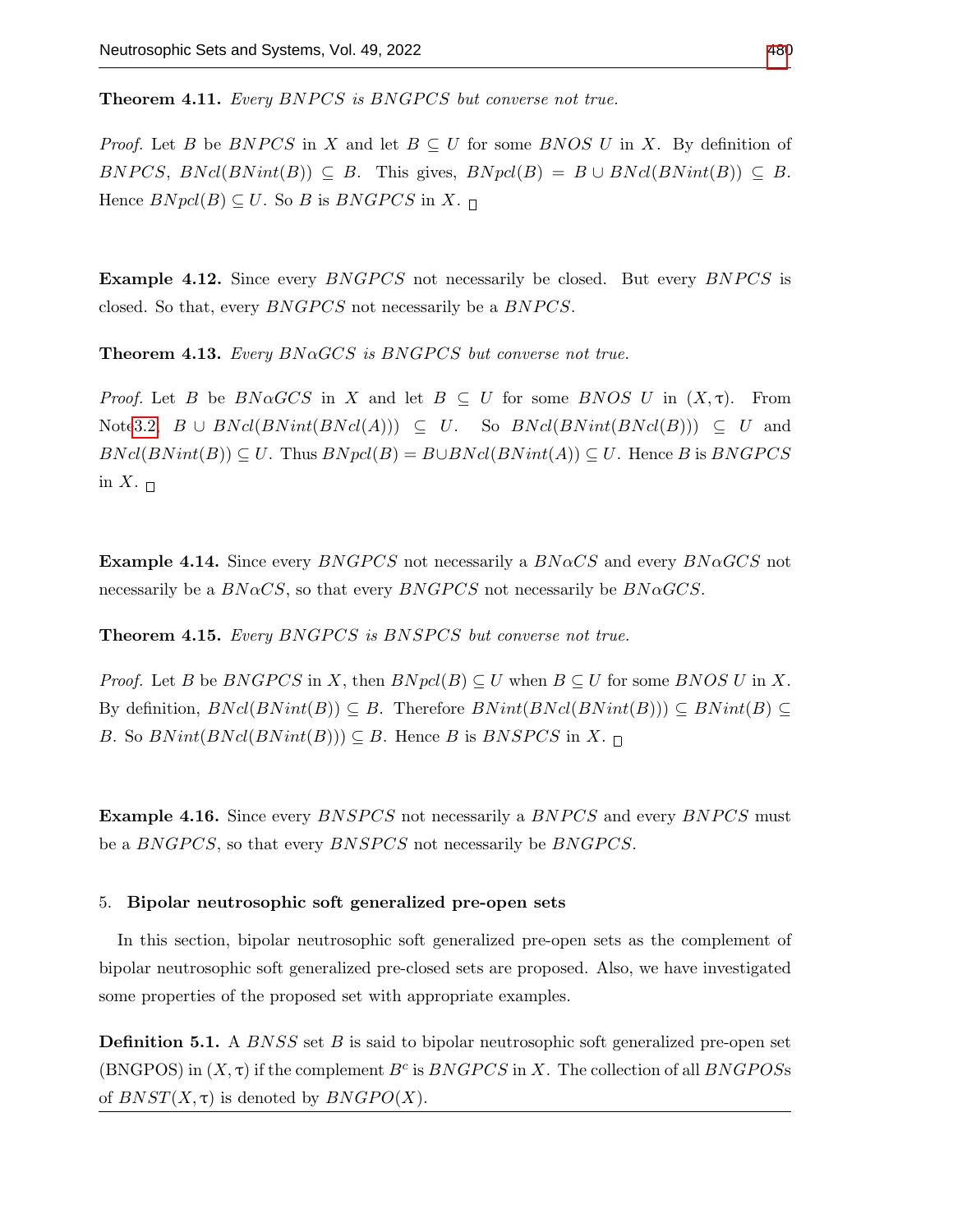**Example 5.2.** Consider the BNS-topology  $(X, \tau)$  in Example [2.14.](#page-4-0) Let

$$
B = \left\{ \begin{array}{c} \left\langle e_1, \left\{ \langle x_1, 1, 0, 0.7, -1, 0, 0 \rangle, \langle x_2, 0.5, 0.2, 0.4, -0.7, 0, -0.3 \rangle \right\} \right\rangle, \\ \left\langle e_2, \left\{ \langle x_1, 0.4, 0.5, 0.3, -1, 0, -0.2 \rangle, \langle x_2, 0.9, 0.1, 0.1, -0.3, -0.5, -0.3 \rangle \right\} \right\rangle, \\ \left\langle e_3, \left\{ \langle x_1, 0.5, 0.3, 0.3, -0.2, 0, -0.4 \rangle, \langle x_2, 0.7, 0.3, 0.1, -0.3, -0.4, -0.1 \rangle \right\} \right\rangle \end{array} \right\}
$$

Here,  $BNCl(B) = 1_{\mathbb{B}}$  and  $BNCl(BNint(B)) = 1_{\mathbb{B}} \supseteq B$  whereas  $1_{\mathbb{B}}$  is a  $BNOS$  in  $(X, \tau)$ . Hence, by definition,  $B$  is a  $BNGPOS$  in  $X$ .

**Theorem 5.3.** Let  $(X, \tau)$  be a BNSTS. Then the following relations are hold.

- 1). Every BNOS is BNGPOS but converse not true.
- 2). Every  $BNROS$  is  $BNGPOS$  but converse not true.
- 3). Every  $BNaOS$  is BNGPOS but converse not true.
- $4)$ . Every BNPOS is BNGPOS but not converse not true.

**Theorem 5.4.** Let  $(X, \tau)$  be a BNSTS. If  $B \in BNGPO(X)$ , then  $V \subseteq BNint(BNcl(B))$ whenever  $V \subseteq B$  and V is  $B NCS$  in X.

*Proof.* Let  $B \in BNGPO(X)$ . Then  $B^c$  be a  $BNGPCS$  in X. So  $BNpel(B^c) \subseteq U$  whenever  $B^c \subseteq U$  and U is NVOS in X. Therefore  $BNd(BNint(B^c)) \subseteq U$ . This implies that  $U^c \subseteq$  $BNint(BNcl(B))$  whenever  $U^c \subseteq B$  and  $U^c$  is  $BNCS$  in X. Substituting  $U^c$  by V, we get  $V \subseteq BNint(BNcl(B))$  whenever  $V \subseteq B$  and V is  $BNCS$  in X.  $\Box$ 

**Theorem 5.5.** Let  $(X, \tau)$  be BNSTS. Then for every  $B \in BNGPO(X)$  and for every  $N \in BNS(X)$ ,  $BNpint(B) \subset N \subset B$  implies  $N \in BNGPO(X)$ .

*Proof.* By hypothesis  $B^c \subseteq N^c \subseteq (BNpint(B))^c$ . Let  $N^c \subseteq U$  and U be BNOS. Since  $B^c \subseteq N^c \subseteq N^c \subseteq U$ . But  $B^c$  is  $BNGPCS$ ,  $BNpd(B^c) \subseteq U$ . Also  $B^c \subseteq (BNpint(B))^c =$  $BNpel(B<sup>c</sup>)$ . Therefore  $BNpel(N<sup>c</sup>) \subseteq BNpel(B<sup>c</sup>) \subseteq U$ . Hence  $N<sup>c</sup>$  is  $BNGPCS$  which implies B is BNGPOS in X.  $\Box$ 

**Theorem 5.6.** A BNS B of  $BNSTS(X,\tau)$  is BNGPOS if and only if  $V \subseteq BNprint(B)$ whenever V is BNCS and  $V \subseteq B$ .

*Proof.* Suppose B is BNGPOS in X. Let V be BNCS and  $V \subseteq B$ . Then  $V^c$  is BNOS in X such that  $B^c \subseteq V^c$ . Since  $B^c$  is  $BNGPCS$ , we have  $BNpel(B^c) \subseteq V^c$ . Hence  $(BNpint(B))^c \subseteq$  $V^c$ . Therefore  $V \subseteq BNpint(B)$ .

On the other hand, let B be BNS in X and let  $V \subseteq B N pint(B)$  whenever V is BNCS and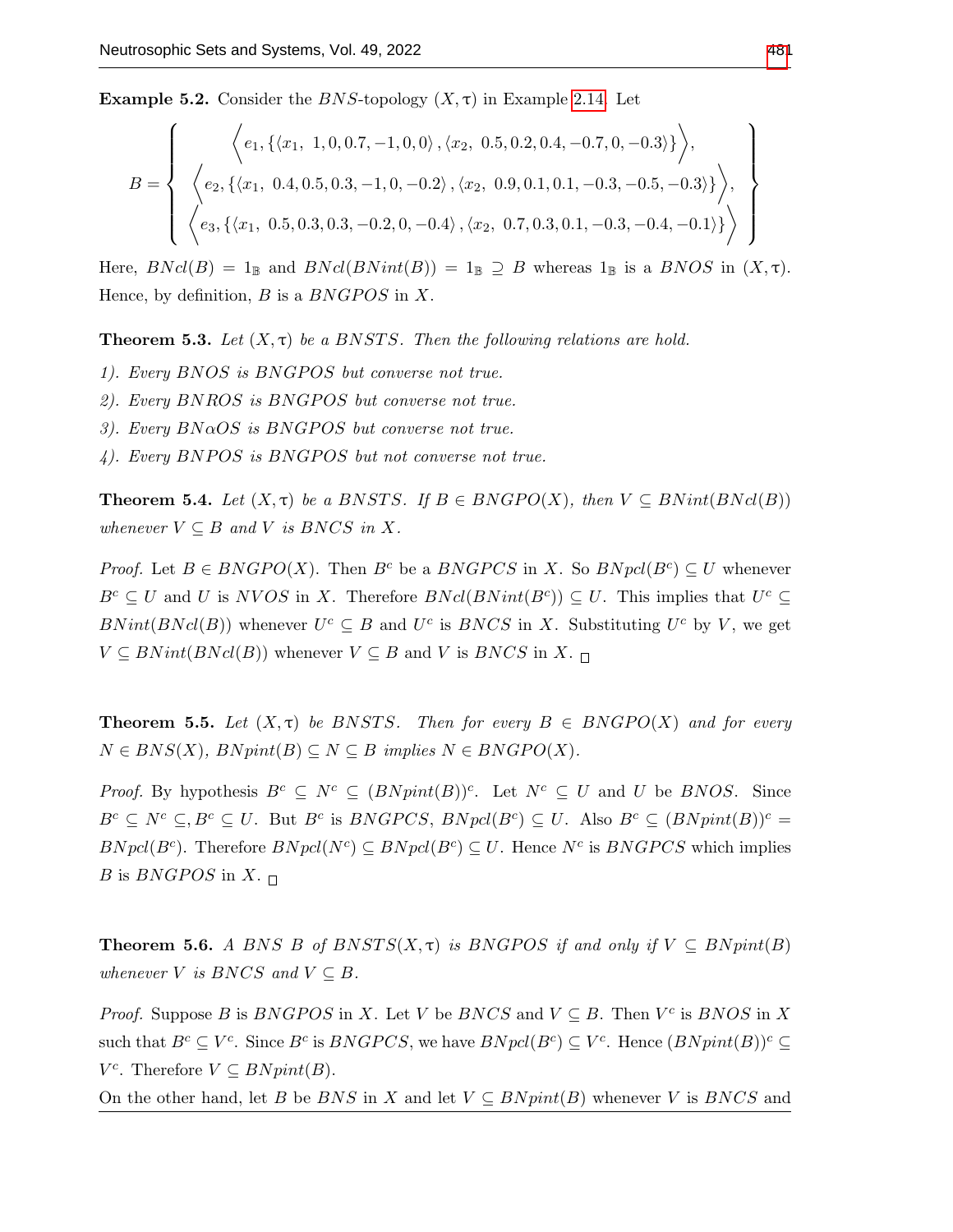$V \subseteq B$ . Then  $B^c \subseteq N^c$  and  $N^c$  is *BNOS*. By hypothesis,  $(BNpint(B))^c \subseteq N^c$  which implies  $BNpel(B<sup>c</sup>) \subseteq N<sup>c</sup>$ . Therefore  $B<sup>c</sup>$  is  $BNGPCS$  of X. Hence B is  $BNGPOS$  in X.

**Theorem 5.7.** A BNS B of a BNSTS( $X, \tau$ ) is BNGPOS if and only if  $V \subset$  $BNint(BNcl(B))$  whenever V is BNCS and  $V \subseteq B$ .

*Proof.* Suppose B is BNGPOS in X. Let V be NVCS and  $V \subseteq B$ . Then  $V^c$  is BNOS in X such that  $B^c \subseteq V^c$ . Since  $B^c$  is BNGPCS, we have  $BNpel(B^c) \subseteq V^c$ . Therefore  $BNd(BNint(B^c)) \subseteq V^c$ . Hence  $(BNint(BNcl(B)))^c \subseteq V^c$ . This implies  $V \subseteq BNint(BNcl(B)).$ 

On the other hand, let B be BNS of X and let  $V \subseteq BNint(BNcl(B))$  whenever V is BNCS and  $V \subseteq B$ . Then  $B^c \subseteq V^c$  and  $V^c$  is *BNOS*. By hypothesis,  $(BNint(BNd(B)))^c \subseteq V^c$ . Hence  $BNcl(BNint(B^c)) \subseteq V^c$ , which implies  $BNpcl(B^c) \subseteq V^c$ . Hence B is BNGPOS of  $X_{\cdot \ \sqcap}$ 

**Theorem 5.8.** For any BNS B, B is BNOS and BNGPCS in X if and only if B is BNROS in X.

*Proof.* Let B be BNOS and BNGPCS in X. Then  $BNpel(B) \subseteq B$ . This implies  $BNcl(BNint(B)) \subseteq B$ . Since B is BNOS, it is BNPOS. Hence  $B \subseteq BNint(BNcl(B)).$ Therefore  $B = BNint(BNcl(B))$ . Hence B is BNROS in X.

On the other hand, let B be  $BNROS$  in X. So  $B = BNint(BNcl(B))$ . Let  $B \subseteq U$  and U is BNOS in X. This implies that  $BNpel(B) \subseteq B$ . Hence B is BNGPCS in X.  $\sqcap$ 

Remark 5.9. There are few limitations of the proposed works. The proposed bipolar neutrosophic soft generalized pre-closed sets and pre-open sets are purely based on point set topology (i.e. general topology). So it is quite difficult to apply in real world problems unlike neutrosophic sets. On the other hand, along with neutrosophic topology, we can explore many applied mathematics problems such as decision making technique, image processing, data analytics and so on. Also, the soft sets are parametrized sets in nature. So obviously, the proposed topology and proposed sets are based on parameters. There are few drawbacks when applying soft sets in real world problems such as choosing correct number of parameters and choosing only the essential parameters. It will create an impact in final results. To overcome this, the user can decide the number of parameters and choice of parameters depends on the problem's nature.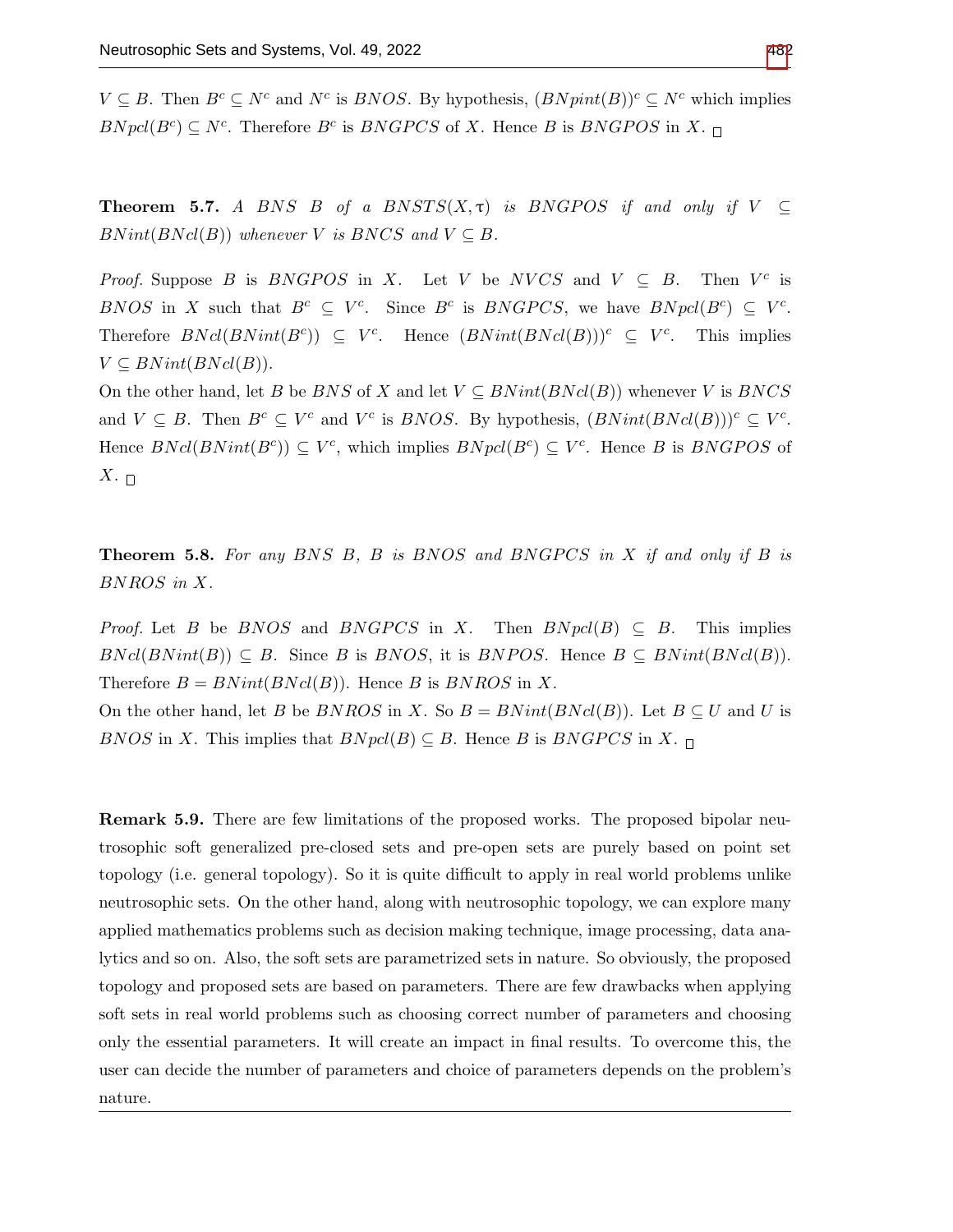## 6. Conclusion

Bipolar neutrosophic soft set is the base for many topological spaces. In topology, the topological structures such as closedness and openness are the important concepts. It helps to determine the continuity of a mapping between to topologies. Many researchers have proposed various types of closed and open sets for a specific topological space. In this paper, we introduced new family of sets namely, bipolar neutrosophic soft generalized pre-closed sets and bipolar neutrosophic soft generalized pre-open sets for the bipolar neutrosophic soft topological space. Further, some important relations between proposed sets and many other type of sets have been discussed through theorems. Development of bipolar neutrosophic soft generalized pre-sets is thought to contribute to the development of bipolar neutrosophic soft continuity in the topology as well as algebra, geometry and analysis of other sub-branches of mathematics. We expect that the proposed sets will serve contributions to some future works about bipolar neutrosophic soft topology. Our future work will consist applications of the proposed sets and topology in decision making problems. There are numerous neutrosophy based decision making algorithms available. In future, we will explore decision making scenarios and try to define novel algorithms by applying proposed concepts. Also, image processing is one of the field which uses neutrosophic logic. We will try to develop image processing algorithms based on proposed neutrosophic topology such as image denoising, segmentation, edge detection and so on.

## References

- <span id="page-12-0"></span>1. Zadeh LA; Fuzzy Sets. Information and Control 1965; 8 (3), 338-353.
- <span id="page-12-1"></span>2. Florentin Smarandache, A Unifying Field in Logics. Neutrosophy: Neutrosophic Probability, Set and Logic, Rehoboth, American Research Press, 1998.
- <span id="page-12-2"></span>3. Florentin Smarandache. Neutrosophy: A new branch of philosophy, Multiple valued logic: An international journal, 8(2002), 297-384.
- <span id="page-12-4"></span>4. Irfan Deli; Mumtaz Ali and Florentin Smarandache. Bipolar Neutosophic sets and Their applications based on multi-criteria decision making problems, Proceedings of Int. Conf. on Advanced Mechatronic systems, 2015, 249-254.
- <span id="page-12-3"></span>5. D. Molodtsov. Soft set theory - First results, Computers and Mathematics with applications, 37(1999), 4-5, 19-31.
- <span id="page-12-5"></span>6. Mumtaz Ali; Le Hoang Son; Irafan Deli and Nguyen Dang Tien. Bipolar neutrosophic soft sets and applications in decision making, Journal of Intelligent and Fuzzy Systems, 33(2017), 6, 4077-4087.
- <span id="page-12-6"></span>7. P. Arulpandy and M. Trinita Pricilla. Some similarity and entropy measurements of bipolar neutrosophic soft sets, Neutrosophic sets and systems, 25(2019), 1, 174-194.
- <span id="page-12-7"></span>8. P Arulpandy and M Trinita Pricilla. Reduction of indeterminacy of grayscale image in bipolar neutrosophic domain, Neutrosophic sets and systems, 28(2019), 1, 1-12.
- <span id="page-12-8"></span>9. D.Andrijevic, Semi-pre open sets, Mat. Vesnik, 38(1986), 24-32.
- 10. K.T.Atanassov, Intuitionistic fuzzy sets, Fuzzy Sets and Systems, 20(1986), 87-96.
- <span id="page-12-9"></span>11. J.Dontchev, On generalizing semi-pre open sets, Mem. Fac. Sci. Kochi Univ. Ser. A. Math., 16(1995), 35-48.